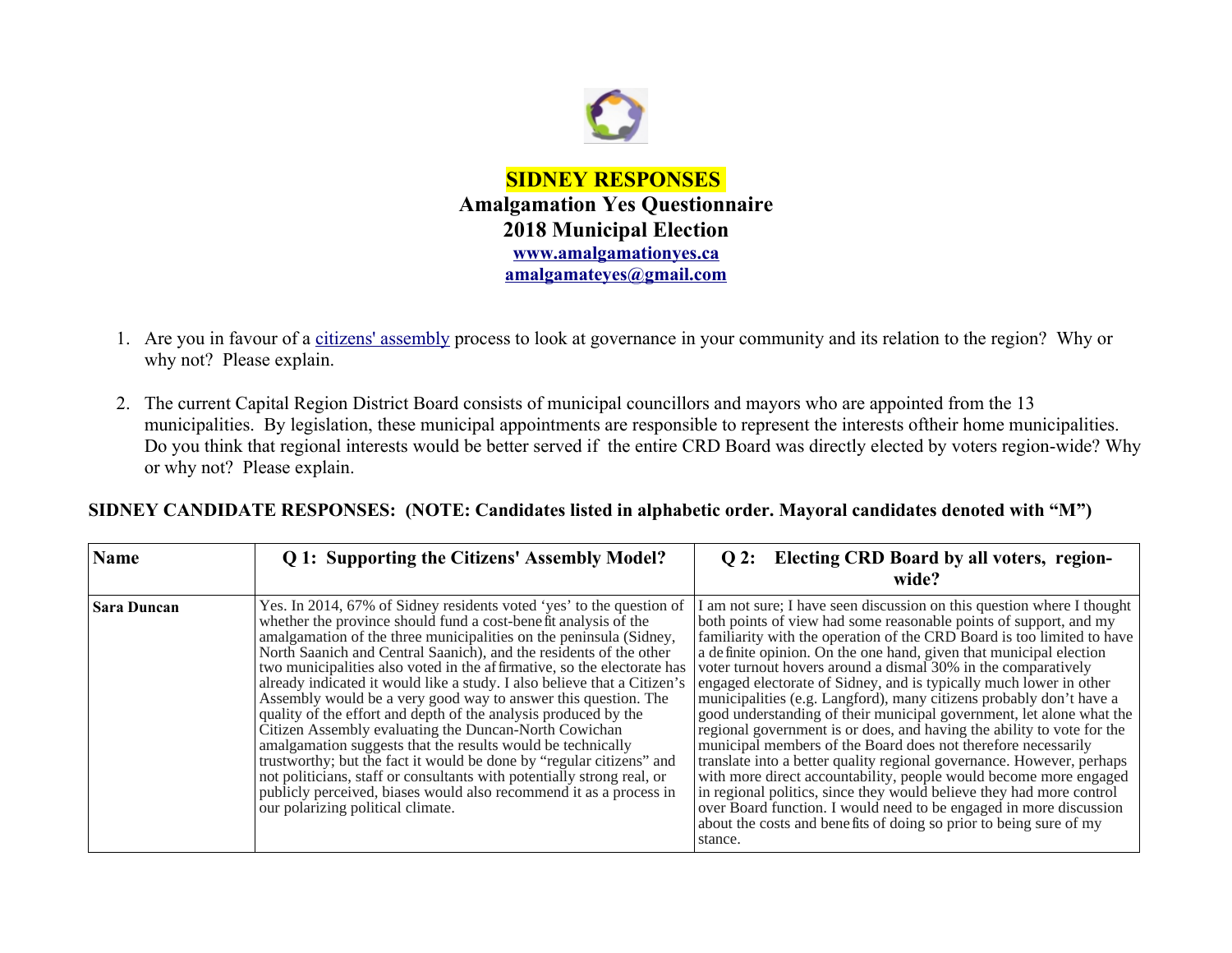| <b>Barbara Fallot</b>   | I don't know enough about a "citizens' assembly" process to give a<br>definitive response to that model. In the 2014 election, the question<br>put to the voters of Sidney referred to a Provincially funded<br>amalgamation study of the three Saanich Peninsula municipalities -<br>Central Saanich, North Saanich and the Town of Sidney. 67% of our<br>voters said yes. I believe our electorate remain interested and open to<br>knowing whether and how amalgamation could benefit us.           | I do not see that the region would be better served if the CRD Board<br>were to be directly elected by voters region-wide. Individual councils<br>are better suited to appoint their representative(s) to sit at the CRD<br>Board table. The CRD rep should come from within the ranks of the<br>council rather than a separate stand alone position.                                                                                                                                                                                                                                                                                                                                                                                                      |
|-------------------------|--------------------------------------------------------------------------------------------------------------------------------------------------------------------------------------------------------------------------------------------------------------------------------------------------------------------------------------------------------------------------------------------------------------------------------------------------------------------------------------------------------|------------------------------------------------------------------------------------------------------------------------------------------------------------------------------------------------------------------------------------------------------------------------------------------------------------------------------------------------------------------------------------------------------------------------------------------------------------------------------------------------------------------------------------------------------------------------------------------------------------------------------------------------------------------------------------------------------------------------------------------------------------|
| <b>Scott Garnett</b>    |                                                                                                                                                                                                                                                                                                                                                                                                                                                                                                        |                                                                                                                                                                                                                                                                                                                                                                                                                                                                                                                                                                                                                                                                                                                                                            |
| <b>Melissa Hailey</b>   |                                                                                                                                                                                                                                                                                                                                                                                                                                                                                                        |                                                                                                                                                                                                                                                                                                                                                                                                                                                                                                                                                                                                                                                                                                                                                            |
| <b>Gord Lynn</b>        |                                                                                                                                                                                                                                                                                                                                                                                                                                                                                                        |                                                                                                                                                                                                                                                                                                                                                                                                                                                                                                                                                                                                                                                                                                                                                            |
| <b>Cam McLennan</b>     |                                                                                                                                                                                                                                                                                                                                                                                                                                                                                                        |                                                                                                                                                                                                                                                                                                                                                                                                                                                                                                                                                                                                                                                                                                                                                            |
| Terri O'Keeffe          | Yes, I think we should look at this. I think it's worthwhile to see if<br>there's a better way of operating.                                                                                                                                                                                                                                                                                                                                                                                           | It concerns me that the CRD has an extraordinary amount of<br>influence over our community and our tax dollars. However, I'm not<br>convinced that having our CRD Board reps elected directly by voters<br>would do much to increase accountability. If we don't think the CRD<br>is meeting our needs, then our appointees need to be doing a better<br>job at holding the CRD accountable.<br>If they're not, then we should be letting our Council know, and if<br>they're not responsive, we consider that at the next election. If we<br>were to elect CRD reps directly, I'm concerned that we could end up<br>with a fractured approach, where an independently elected CRD rep<br>may not be acting in concert with our elected Mayor and Council. |
| <b>Steve Price - M</b>  |                                                                                                                                                                                                                                                                                                                                                                                                                                                                                                        |                                                                                                                                                                                                                                                                                                                                                                                                                                                                                                                                                                                                                                                                                                                                                            |
| <b>Chad Rintoul</b>     | Yes, I am in favour of a Citizens' Assembly to consider the future of<br>regional governance. I believe it would be a healthy process for a<br>cross-section of the public to study a variety of options. Any<br>recommendations from a Citizens' Assembly, and the question of<br>regional governance must be put to the electorate; first as an<br>authorization to support study of the recommendations, and<br>ultimately in a referendum of the people on the question of regional<br>governance. | Yes, I believe regional interests would be better served if the CRD<br>Board was elected on a regional basis. The CRD has a very<br>significant 2018 operating budget of \$309M, and capital program<br>budget of \$381M. Direct participation in the selection of the CRD<br>Board representation through regional elections may contribute to<br>improved public participation, accountability and decision making. A<br>process similar to that of the election of School Trustees may be a<br>model considered.                                                                                                                                                                                                                                        |
| Cliff McNeil-Smith - M  |                                                                                                                                                                                                                                                                                                                                                                                                                                                                                                        |                                                                                                                                                                                                                                                                                                                                                                                                                                                                                                                                                                                                                                                                                                                                                            |
| <b>Jordan Templeman</b> |                                                                                                                                                                                                                                                                                                                                                                                                                                                                                                        |                                                                                                                                                                                                                                                                                                                                                                                                                                                                                                                                                                                                                                                                                                                                                            |
| <b>Peter Wainwright</b> | In the 2014 election 67% of our community voted in favour of a<br>study on amalgamation. That hasn't happened yet and I believe our<br>community would still support such a study. We never asked them<br>about having a citizens' assembly look into this and I don't know<br>how they would feel about it. I'm familiar with the process that was                                                                                                                                                    | While the interests of the region might be better served, there is a<br>problem with this approach. CRD is responsible for several services<br>where the service area is only the Peninsula, for example the<br>Peninsula sewage treatment plant and Peninsula recreation.<br>Regionwide voting creates the possibility that the elected Board will                                                                                                                                                                                                                                                                                                                                                                                                        |